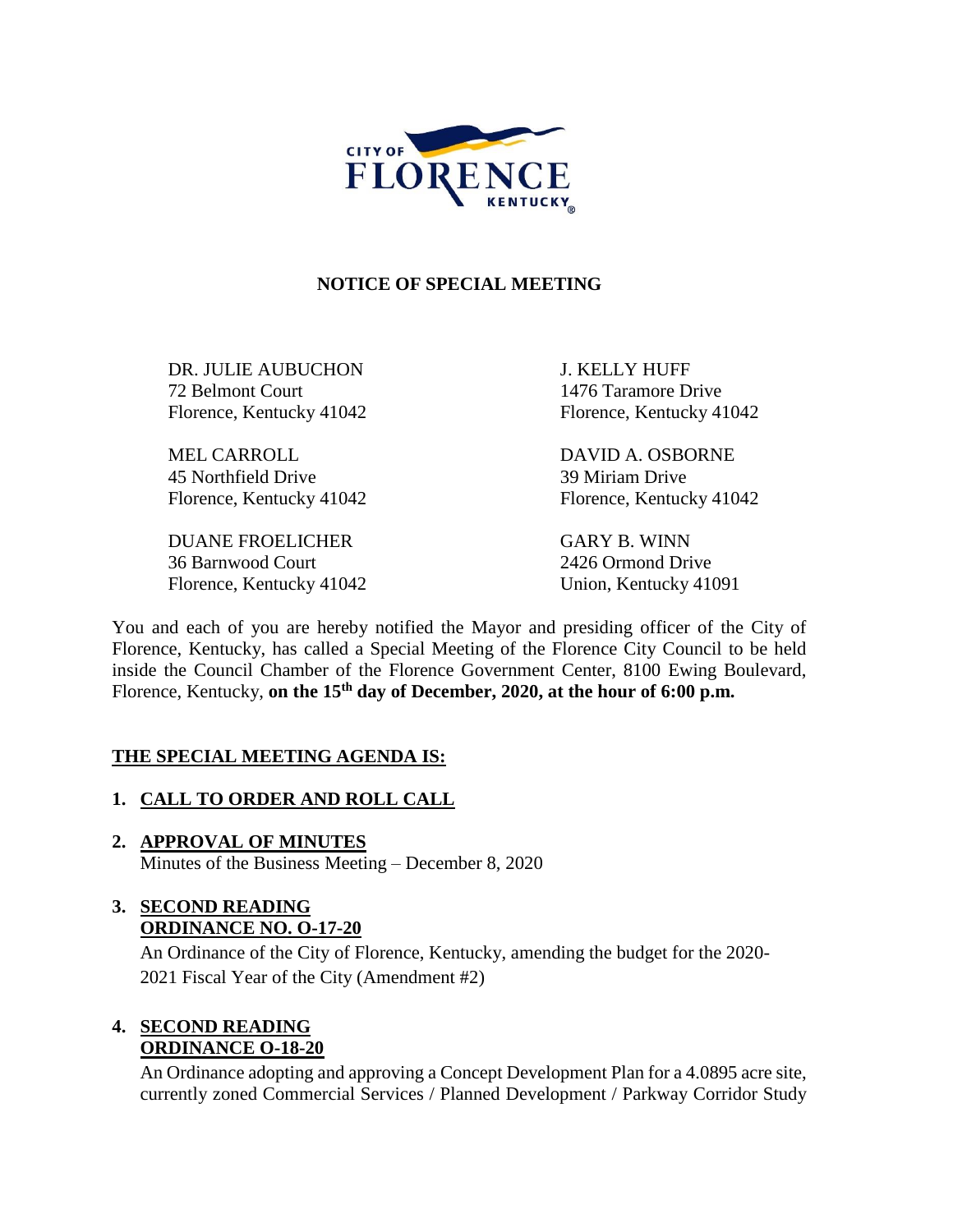Overlay (C-3/PD/PO), located along the north side of Safeway Drive, the west side of Industrial Road on the northwest corner of the Industrial Road/Safeway Drive/Hillcrest Drive Intersection, and along the east side of Freedom Way on the northeast corner of the Freedom Way/Safeway Drive Intersection, Florence, Kentucky, to allow retail and restaurant uses. (Florence Exchange, LLC)

### **5. SECOND READING ORDINANCE O-19-20**

An Ordinance adopting and approving a series of Zoning Text Amendments to Articles 9, 16, 23, 31, and 40 of the Boone County Zoning Regulations to: (1) define "short term rental"; (2) allow "short term rentals", in the residential, Employment Planned Development/Residential Planned Development (EPD/RPD), and Florence Main Street Zoning Study (FMS) zones; and (3) add supplementary performance standards for "short term rentals", within the City of Florence, Kentucky.

### **6. SECOND READING ORDINANCE O-20-20**

An Ordinance of the City of Florence, Kentucky, relating to short term rentals.

## **7. MUNICIPAL ORDER MO-22-20**

A Municipal Order approving the appointment of Duane Froelicher to the Florence Board of Adjustment and Zoning Appeals for a four (4) year term.

## **8. MUNICIPAL ORDER MO-23-20**

A Municipal Order approving the appointment of Timothy Pieper to the City of Florence Urban Forest Commission for a three (3) year term.

## **9. RECOGNITION BY MAYOR DIANE E. WHALEN**

### **10. OATH OF OFFICE**

## **Florence City Council Members**

Dr. Julie Aubuchon Mel Carroll J. Kelly Huff David A. Osborne Josh Walton Gary Winn

### **11. EXECUTIVE SESSION**

### **12. ADJOURNMENT**